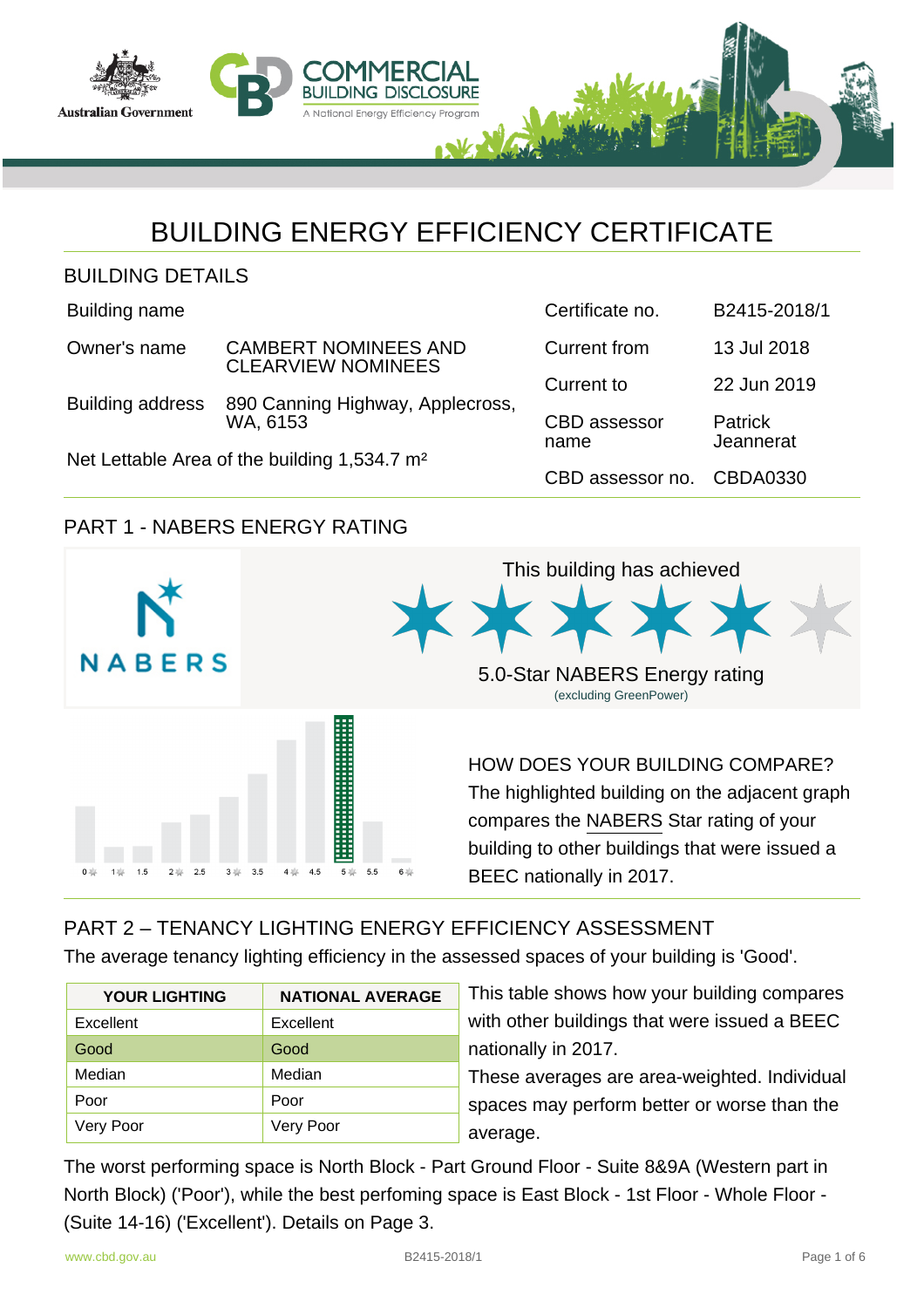

**Issued under the Building Energy Efficiency Disclosure Act 2010**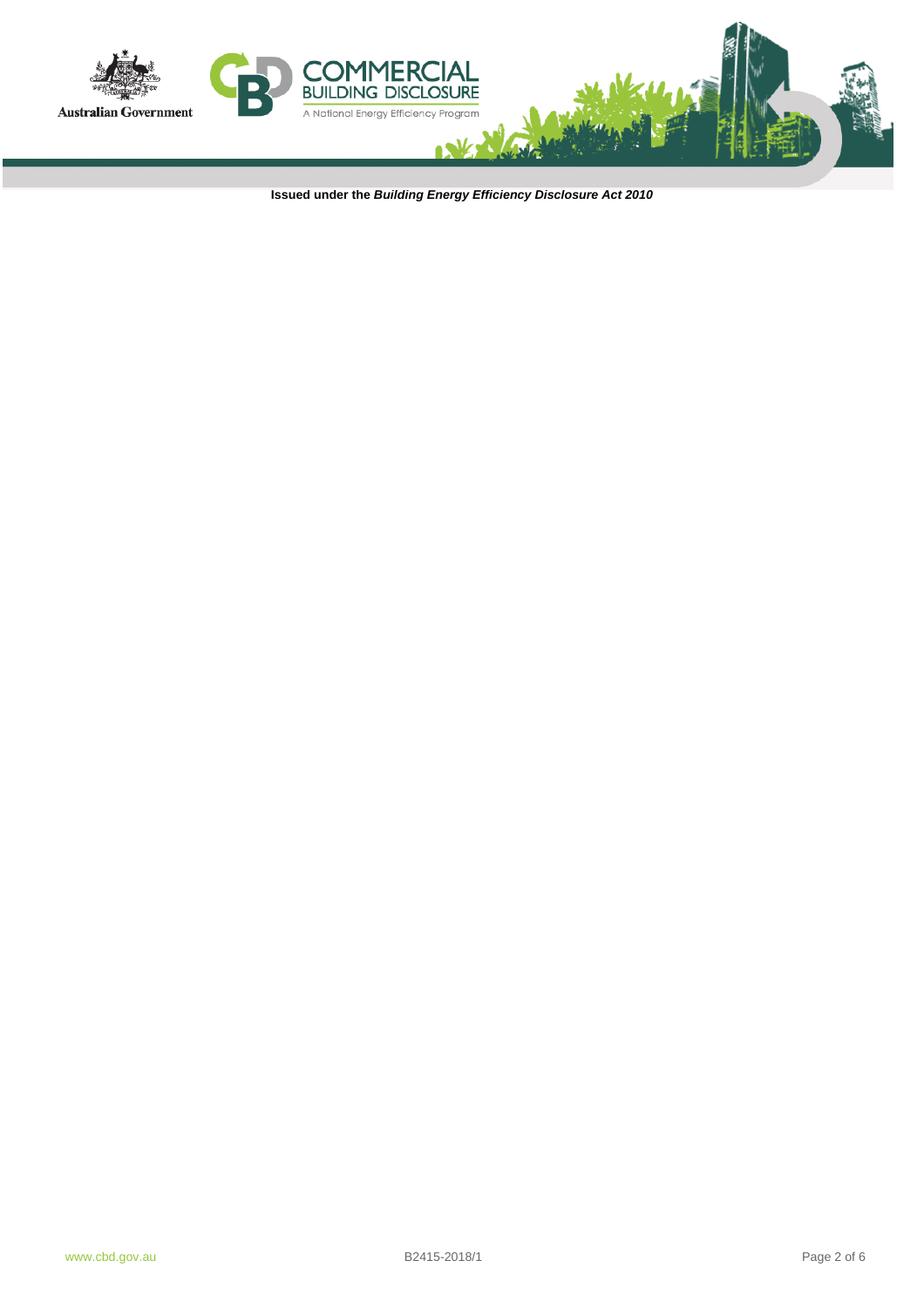

# PART 1 – NABERS\* ENERGY RATING

## BUILDING DETAILS

| Building address 890 Canning Highway, | NABERS rating no. |
|---------------------------------------|-------------------|
| APPLECROSS, WA, 6153                  | Certified date    |

## NABERS ENERGY RATING



## BUILDING CONSUMPTION & EMISSION DETAILS

| Annual emissions           | 71,552 kg CO <sup>2</sup> -e per year              |
|----------------------------|----------------------------------------------------|
| Annual emissions intensity | 80.9 kg CO <sup>2</sup> -e/m <sup>2</sup> per year |
| Annual consumption         | 367,109 MJ per year                                |

# Assessor name Patrick Jeannerat Assessor number 90256

### NABERS ASSESSOR DETAILS ABOUT NABERS ENERGY RATINGS

N52111

Current to 22 Jun 2019

22 Jun 2018

0.............. Very poor 1.............. Poor 2.............. Below average 2.5 to 3.... Average 4.............. Good 5.............. Excellent 6.............. Market leading

National Australian Built Environment Rating System is a joint initiative of the Australian, State and Territory governments.

This rating must be used in all advertising.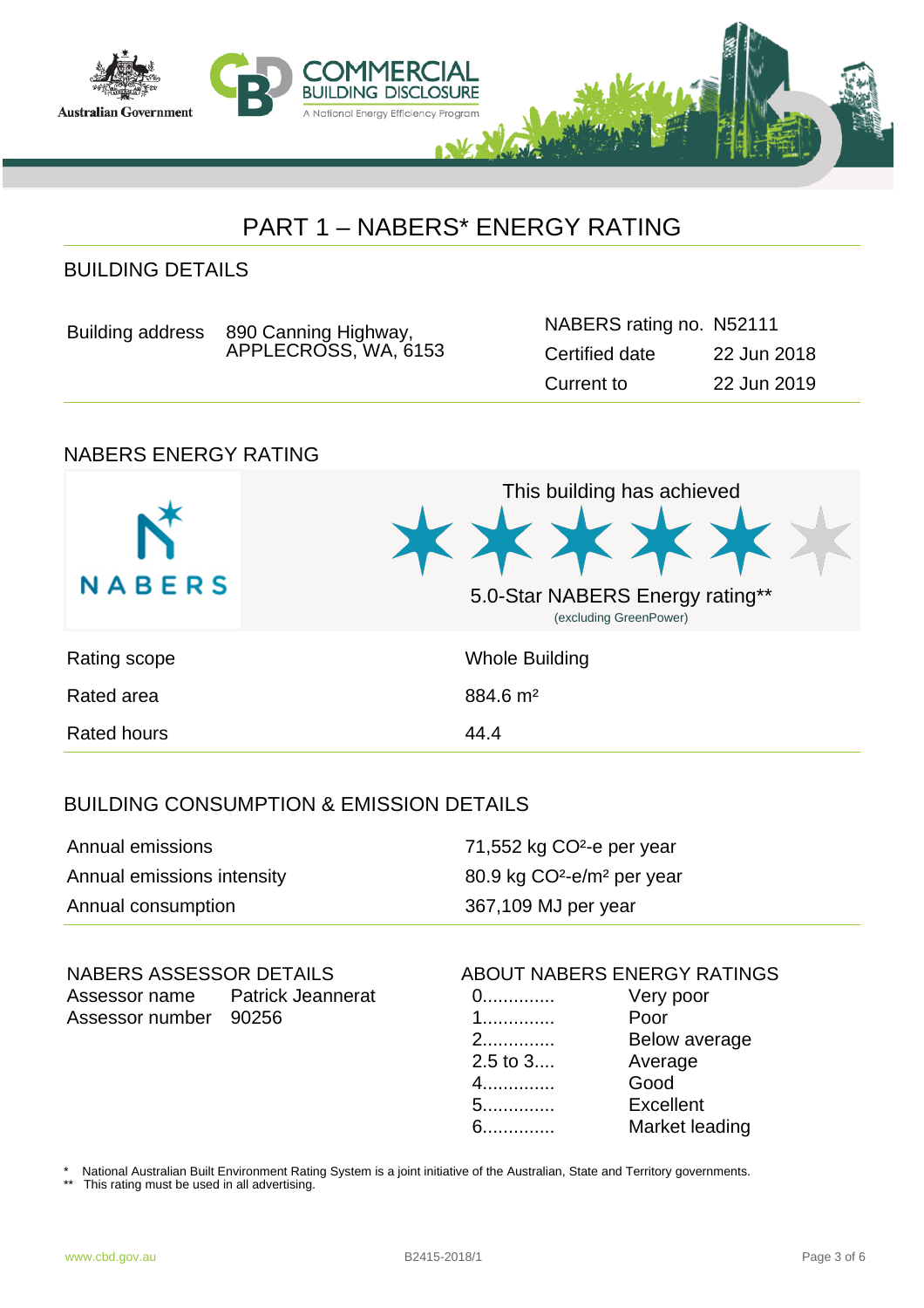

# PART 2 – TENANCY LIGHTING

# ENERGY EFFICIENCY ASSESSMENT

## ASSESSMENT SUMMARY

| <b>Building address</b> | 890 Canning Highway, Applecross, WA, 6153 |  |
|-------------------------|-------------------------------------------|--|
|                         |                                           |  |

Assessment scope All Office Space

Assessed NLA 1,156.8 m<sup>2</sup>

| Assessor name     | Assessor no. | Assessment no. | Version no. | Space ID               | Certified date   | Current to |
|-------------------|--------------|----------------|-------------|------------------------|------------------|------------|
| Patrick Jeannerat | CBDA0330     | A6596          | 112<br>v.J  | 55 K<br>$\overline{ }$ | . ال 10 Jul 2018 | 3 Jul 2023 |

| Space<br>IĎ    | Functional space name                                                             | $NLA$ (m <sup>2</sup> ) | <b>NLPD</b><br>(W/m <sup>2</sup> ) | <b>NLPD</b><br>Performance<br>comparison | <b>Lighting System</b><br>Existing/Proposed | Control<br>Capacity | Performance comment |
|----------------|-----------------------------------------------------------------------------------|-------------------------|------------------------------------|------------------------------------------|---------------------------------------------|---------------------|---------------------|
| 11             | East Block - Part Ground<br>Floor - Suite 4&5 (Western<br>part in East Block)     | 148.7                   | n/a                                | n/a                                      | Existing                                    | n/a                 | Not assessable      |
| 12             | East Block - Part Ground<br>Floor - Suite 6 (Eastern part<br>in East Block)       | 75.4                    | n/a                                | n/a                                      | Existing                                    | n/a                 | Not assessable      |
| lз             | North Block - Part Ground<br>Floor - Suite 8&9A (Western<br>part in North Block)  | 194.8                   | 16.3                               | Poor                                     | Existing                                    | <b>Moderate</b>     |                     |
| 14             | West Block - Part 1st Floor -<br>Suite 13/Unit 11 (Western<br>part in West Block) | 87.5                    | n/a                                | n/a                                      | Existing                                    | n/a                 | Not assessable      |
| 5              | West Block - Part 1st Floor -<br>Suite 11&12 (Eastern part in<br>West Block)      | 130.9                   | n/a                                | n/a                                      | Existing                                    | n/a                 | Not assessable      |
| 16             | East Block - 1st Floor -<br>Whole Floor - (Suite 14-16)                           | 221.5                   | 5.0                                | <b>Excellent</b>                         | Existing                                    | <b>Moderate</b>     |                     |
| $\overline{7}$ | North Block - Part 1st Floor -<br>Suite 17 & 18 (Southern part<br>in North Block) | 149.0                   | 8.6                                | Good                                     | Existing                                    | <b>Moderate</b>     |                     |
| 8              | North Block - Part 1st Floor -<br>Suite 19 & 20 (Northern part<br>in North Block) | 149.0                   | n/a                                | n/a                                      | Existing                                    | n/a                 | Not assessable      |

**Disclaimer:** The Australian/New Zealand Standards 1680 series makes recommendations for the lighting of interiors and workplaces. This assessment makes no judgment about the performance of the installed lighting system against the recommendations of those standards. Prospective tenants or owners should check that the lighting system is fit for their requirements.

# Definitions and other information on how to interpret the lighting assessments are at Attachment A.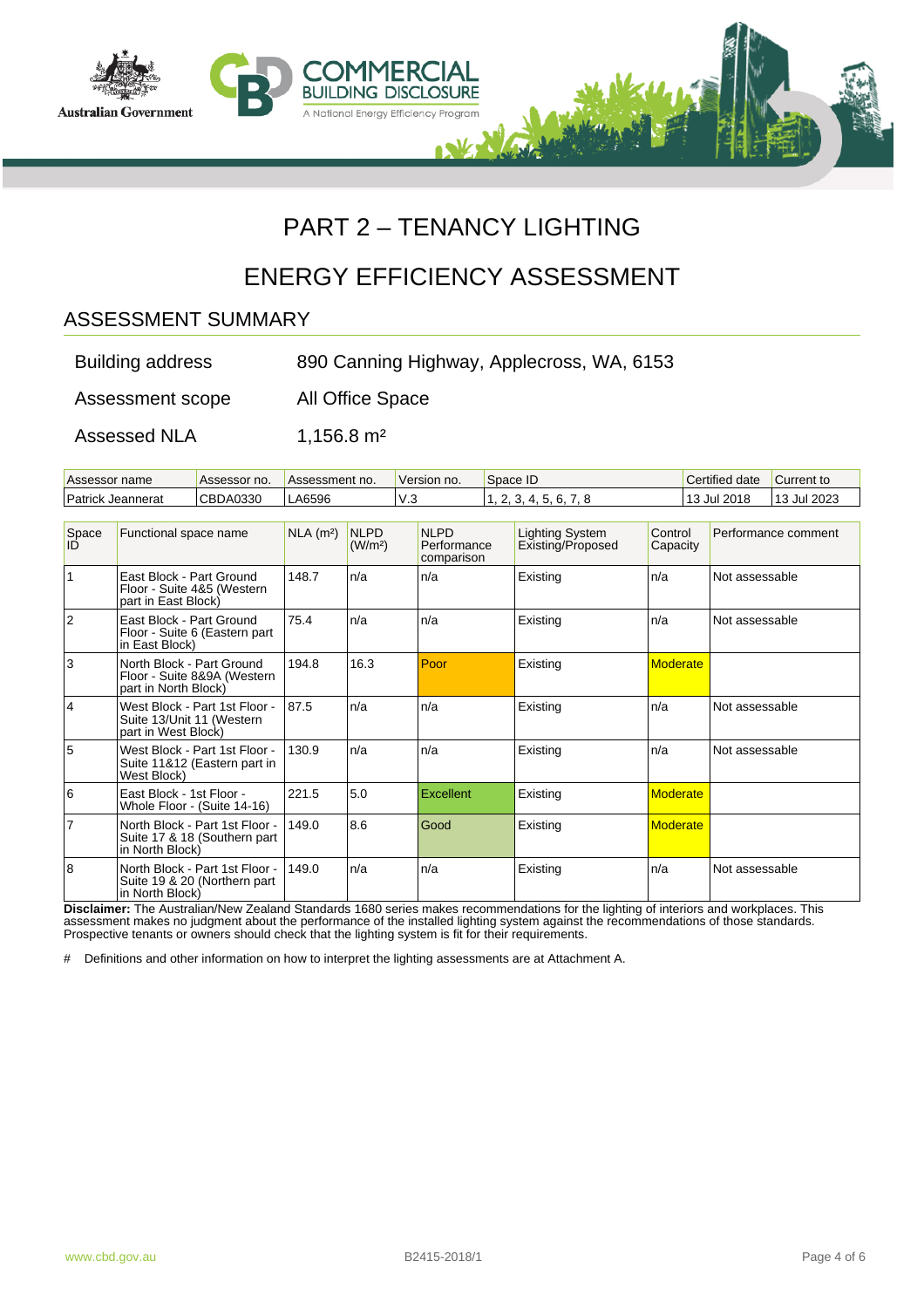# ATTACHMENT A

## ENERGY EFFICIENCY GUIDANCE

Guidance on how building energy efficiency might be improved for building owners and tenants may be found at http://cbd.gov.au/get-and-usea-rating/how-to-improve-your-NABERS-rating.

### **DEFINITIONS**

Definitions and other information on how to interpret the tenancy lighting energy efficiency assessments are in accordance with the CBD Tenancy Lighting Assessment for Offices Rules, available from the CBD website at www.cbd.gov.au.

### **Average tenancy lighting efficiency**

The average tenancy lighting efficiency, as shown on the front page of the BEEC, is calculated based on an area weighted average of the Nominal Lighting Power Density (NLPD) of all of the functional spaces included on the BEEC. This means that larger functional spaces with a greater floor area will count more towards this calculation than smaller spaces. The calculated area weighted average NLPD for the building is then categorised as per the NLPD performance comparison below. Spaces which are deemed non-assessable are excluded, and where a proposed system has been assessed the proposed system NLPD is used in the calculation. The national average is an area-weighted average of the NLPD of all functional spaces listed on all BEECs issued in 2017. If a space was listed on more than one BEEC issued in 2017, only the most recent instance of that space was included in the calculation.

#### **Nominal Lighting Power Density (NLPD)**

The NLPD is calculated and reported for each assessed functional space. It is based on dividing the total power of the base lighting system in the assessed space by the Net Lettable Area (NLA) of that space.

NLPD performance comparison is divided into the following categories; Excellent performance is where the NLPD is equal to or less than 7.0 W/m<sup>2</sup> Good performance is where the NLPD is between 7.1 - 10.0 W/m<sup>2</sup> Median performance is where the NLPD is between 10.1 - 15.0 W/m² Poor performance is where the NLPD is between 15.1 - 18.0 W/m<sup>2</sup> Very Poor performance is where the NLPD is greater than 18.1 W/m²

#### **Existing Lighting System**

The existing lighting system, in an owner occupied functional space, refers to the lighting that might reasonably be expected to remain immediately prior to any subsequent lease or sublease. In a leased space, it refers to the lighting that might reasonably be expected to remain at the conclusion of the lease or sublease, disregarding the impact of any make good clause or any negotiations that may occur between the landlord and the tenant. It does not include desk mounted task lighting nor architectural or feature lighting installed by the owner, lessee or sublessee. All other lighting will generally be included. In an unoccupied functional space, it refers to the lighting that exists at the time the assessment is conducted.

#### **Control capacity**

Poor Most of the lighting within the functional space relies on manual switching to turn the lights on and off where switching zones are greater than 250m².

Moderate At least 50% by area of the lighting within the functional space is managed by a timer/ supervisory control system that ensures that lights are turned off outside normal working hours.

OR

At least 50% by area of the lighting within the functional space is managed by a occupancy control system that ensures that lights only operate when the space is occupied, rooms are individually controlled and a general switching zones are more than 100m².

OR

The lighting within the functional space relies on manual switching to turn the lights on and off where the functional space is less than 250m².

Good At least 50% by area of lighting within the functional space is managed by a occupancy control system that ensures that lights only operate when the space is occupied, rooms are individually controlled and general switching zones are less than 100m².

Fully functioning lighting control systems may reduce the energy consumption of the installed lighting system by reducing the amount of time the lights are on or by reducing the operating power through dimming strategies. This assessment has identified the level of sophistication of the installed lighting controls but has not verified their functionality. Prospective tenants or owners should check the ongoing functionality of the installed lighting control system, its ability to be modified if required and whether it is fit for their requirements.

#### **Performance comment**

The performance comment describes any additional features of the lighting system that may affect its energy or functional performance.

#### **Proposed lighting system**

Proposed lighting refers to the lighting system as it may exist following either an owner/lessor proposed upgrade or resulting from a make good provision in an existing lease/sublease where the relevant work is expected to be completed within three months of the lighting assessment. Prospective buyers, lessees and sublessees should assume that the existing lighting remains in place in the absence of specific assurances from the seller or lessor that the work to install the proposed lighting has in fact been carried out.

#### **Reason for assessment**

Scheduled upgrade - Scheduled upgrade refers to works that, at the time of the assessment, were to be carried out within three months on the lighting system in the relevant functional space by the owner.

Make good - Make good refers to works that, at the time of the assessment, were to be carried out within three months on the lighting system in the relevant functional space by the outgoing lessee or sublessee.